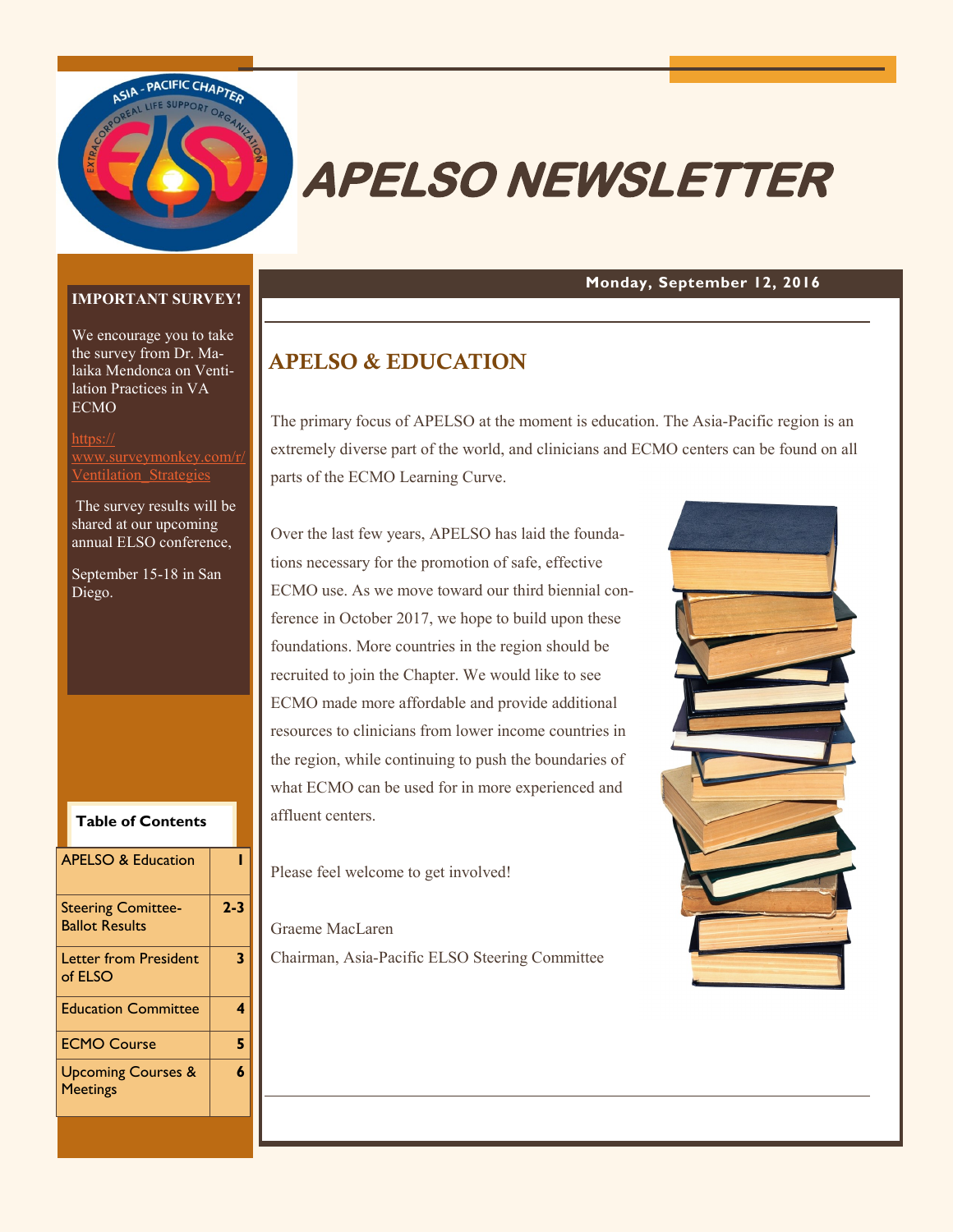#### **APELSO NEWSLETTER CHAPTER STEERING COMMITTEE BALLOTT RESULTS**

*"Times they are a-changin'…" Bob Dylan*

**Attend the upcoming ECMO Management Workshop sponsored by ELSO at the Society of Critical Care Medicine Annual Congress** 

**When:**  January 20-21, 2017

**Where:** Ala Moana Hotel in Honolulu, Hawaii

Hear ELSO experts and participate in state of the art ECMO simulation. More information and registration at:

[http://www.sccm.org/](http://www.sccm.org/Education-Center/Annual-Congress/Program/Pages/default.aspx) [Education](http://www.sccm.org/Education-Center/Annual-Congress/Program/Pages/default.aspx)-Center/ Annual-[Congress/](http://www.sccm.org/Education-Center/Annual-Congress/Program/Pages/default.aspx) [Program/Pages/](http://www.sccm.org/Education-Center/Annual-Congress/Program/Pages/default.aspx) [default.aspx](http://www.sccm.org/Education-Center/Annual-Congress/Program/Pages/default.aspx)

We recently conducted a ballot for new members to join the Chapter Steering Committee from among the ELSO centers in the Asia-Pacific. The terms of many of the inaugural steering committee will end in October this year, while the terms of the others will end in October 2017. This was done to provide some continuity for the first changeover. From now on, members will serve three year terms as outlined in the chapter bylaws <https://www.elso.org/Members/Chapters/AsiaPacificELSO.aspx>

I am happy to announce that the following individuals were elected to join the chapter steering committee:

**Chair Elect** Yih-Sharng Chen, *Taiwan*

**Education Co-Chair (Medical)** Simon Sin, *Hong Kong* 

#### **Members-at-large:**

- Toshiyuki Aokage (Japan)
- Hwa Jin Cho (South Korea)
- Yuji Fujino (Japan)
- Xiaotong Hou (China)
- Jae-Seung Jung (South Korea)
- Eva Marwali (Indonesia)
- Adrian C Mattke (Australia)
- Shay McGuinness (New Zealand)

John Fraser (Australia) is staying on as the Conference Committee Chair as he prepares for the next APELSO meeting in October 2017 in Queensland, Australia. Pranya Sakiyalak is also staying on as the Conference Chair Elect – he will be organizing the Chapter Meeting in 2019 in Thailand. Peter Lai, Hong Kong, remains the Education Co-Chair (ECLS Specialist), and Hergen Buscher (Australia) will stay on for one more year as a member-at-large.

I would like to extend my gratitude to those members stepping down from the committee:

- Cheong Lim (South Korea)
- April Retno Susilo (Indonesia)
- Kenny Chan (Hong Kong)
- Shingo Ichiba (Japan),
- John Beca (New Zealand),
- Shu-Chien Huang (Taiwan)



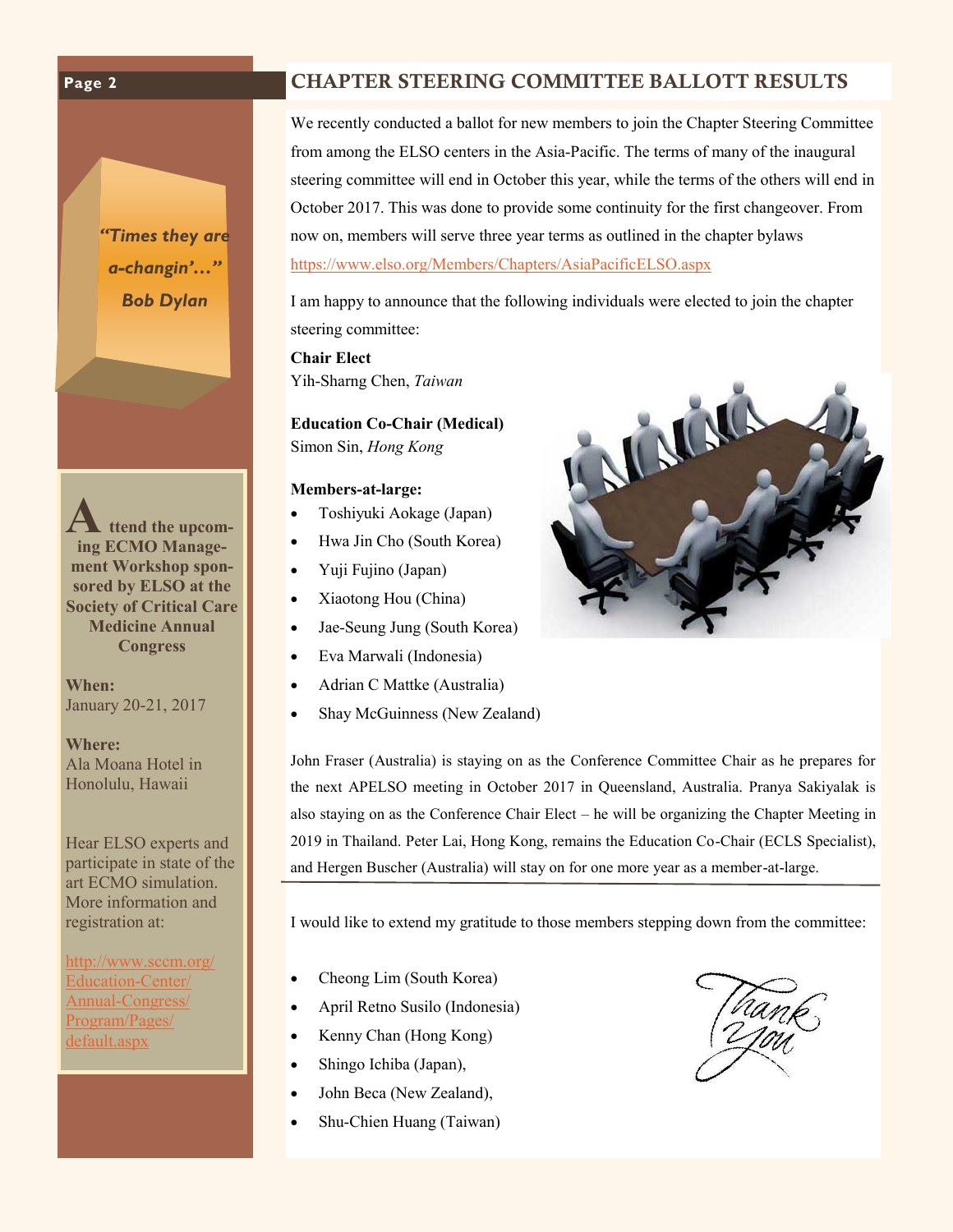#### **Page 3**

#### **Three individuals also stepping down deserve special mention and thanks:**

**Cun Long** (*China*), who went to incredible lengths to make our first meeting in Beijing such a success.

**Ryoichi Ochiai** (*Japan*), who managed a similarly herculean task organizing the second meeting in Kyoto last year.

**Vin Pellegrino** (*Australia*), who is stepping down as Education Co-Chair. Vin was pivotal to APELSO being set up in the first instance and was one of its prime instigators.

Thanks very much to all of them!!



### **LETTER FROM THE ELSO PRESIDENT**

Dear Friends,

Like the changing color of the fall leaves, transition has come to the AP ELSO leadership. Read inside about your new AP ELSO leaders. It is also an opportunity for me to publicly thank Dr. Graeme MacLaren for his exceptional leadership of APELSO as Chair of the Steering Committee. Graeme is not only a worldwide thought leader in ECMO innovation, but has worked tirelessly to build APELSO from its charter. He has put it on a fabulous trajectory. Graeme has created collaboration across two diverse continents, and partnered well with ELSO's other global chapters. The new chair, Dr. Chen, takes the helm of a solid organization thanks to Graeme and the entire APELSO leadership team.

So much is happening in the world of ECMO and ELSO. I wanted to also make you aware of two new ELSO offerings:

- Individual membership: You now have the opportunity to forge a closer relationship with ELSO as a member. You can join whether your ECMO center is a member of ELSO or not. Joining is simple and membership has its privileges, including discounts on ELSO conference registration, the Red Book and other opportunities. Join today at [www.elso.org](http://www.elso.org) !
- ELSO ECMO Management Workshop in Hawaii: ELSO is sponsoring a 2 day workshop at the Society of Critical Care Medicine Annual Congress Jan 20-21, 2017 in Honolulu, HI. Hear ELSO experts, including Dr. Mark Ogino and Dan Brodie, and participate in state-of-the-art ECMO simulation by our ELSO Sim Team. Hurry, as the course will fill rapidly-it has sold out every year. More information is available at: [http://www.sccm.org/Education](http://www.sccm.org/Education-Center/Annual-Congress/Program/Pages/default.aspx.)-Center/ Annual-[Congress/Program/Pages/default.aspx.](http://www.sccm.org/Education-Center/Annual-Congress/Program/Pages/default.aspx.)

I hope to see many of you at the ELSO Conference in San Diego. Finally, I wanted to mention another change. I'm completing my two years as Chair and President, and Dr. Mike McMullan is assuming the ELSO leadership role for 2016-2018. It has been a distinct honor and pleasure for me to serve, and to watch ELSO and ECMO grow around the world. Thanks for being part of it.

With deep respect, Jim

James D. Fortenberry, MD, MCCM, FAAP President, Extracorporeal Life Support Organization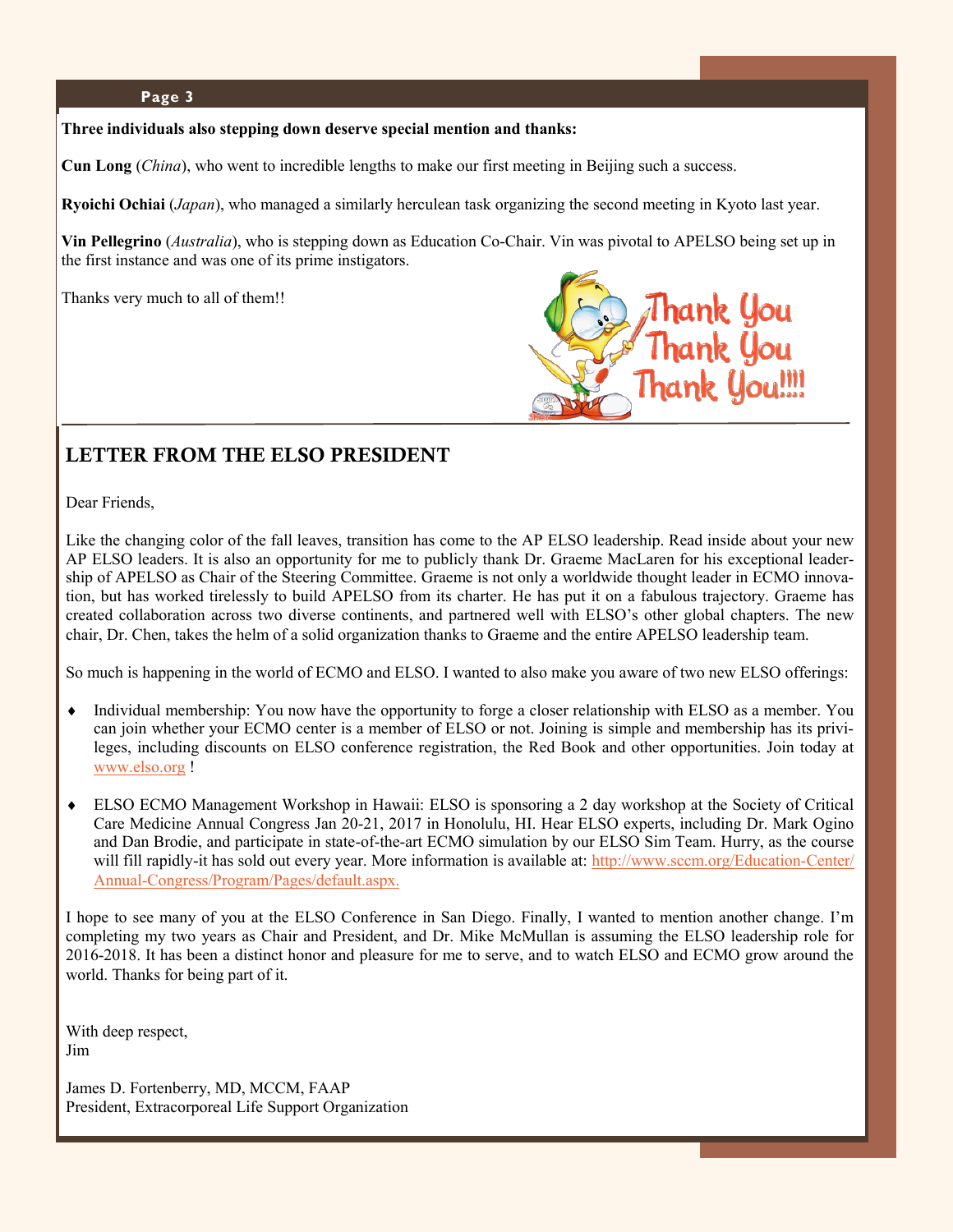#### **APELSO EDUCATION COMMITTEE REPORT 2016**

Being on the APELSO Education Committee and involved in the work of the Committee with Dr. Vincent Pellegrino has been a truly meaningful way of meeting the missions and visions of ELSO and APELSO. One mission of the Committee is to lead advancement of specialized professional care for people on extracorporeal life support (ECLS) in the Asia-Pacific region. In such regards, the committee has been working with the team of Queen Mary Hospital of Hong Kong to organize an annual adult ECMO training course for international clinicians since 2014. Every year the course has successfully attracted delegates from various countries such as Philippine, Vietnam, Thailand, Indonesia, Singapore, Taiwan, Japan, Korea, Nepal and China. In addition to a 4-day training course, the event also serves to create a platform for specialists of different disciplines and backgrounds to share knowledge and clinical experience. It is hoped that a regional network will be developed on which further work on ECLS education, research and good practice can be established.

To further promote the use of simulation in ECLS education programs, committee members have assisted local institutions and professional societies in Korea, Japan and Singapore in the last two years to conduct simulation workshops on ECMO and ECPR. We believe that knowledge transfer and establishing the culture of utilizing simulation as a powerful tool in ECMO education are of the utmost importance for Asian countries. Our efforts have proven successful and the workshops were well received by participants.

In April, Dr. Simon Sin (Hong Kong) and I represented APELSO to attend a 1-day ECLS Symposium in Baltimore, USA. The goals of the symposium were to 1) summarize national and international educational initiatives in areas related to ECLS education, quality improvement and safety; 2) discuss how collaborations across professional societies can be further enhanced; and 3) start building international work groups with the goal of creating high-quality, evidence-based clinical practice guidelines. The main outcome of the ECLS Symposium was the proposal to form an International Collaborative on ECLS (ICECLS). In relation to ECLS education, the multi-societal work group agreed to develop a structured plan for curriculum development targeting the multiple disciplines involved in ECLS care, including but not limited to physicians, nurses, respiratory therapists, perfusionists, education specialists, and human factors engineers. Minimum standards for ECLS courses will be set, and modern methods for ECLS education will be investigated, including online learning modules, interactive smart device applications, and hands-on highfidelity simulation. Work is still ongoing and closer collaboration between ELSO and its worldwide chapters is expected.

Another breakthrough for our Committee is that this year we have solicited a grant to award potential scholarships for ECLS clinicians in Asia-Pacific countries. Although the amount is small, it certainly expands the educational opportunities of ECLS providers in the region. The Committee is currently working on operation logistics in relation to the type of scholarship award and amount of assistance. Information will be released soon.

The official motto for Rio 2016 Olympic and Paralympic Games was "A new world". The APELSO Education Committee shares the same vision and is looking forwards to transformation through education and changing the ECLS community for the better. Thank you to everyone that has helped and contributed to our success.

#### **Peter Chi Keung Lai**

Co-Chair, AP-ELSO Education Committee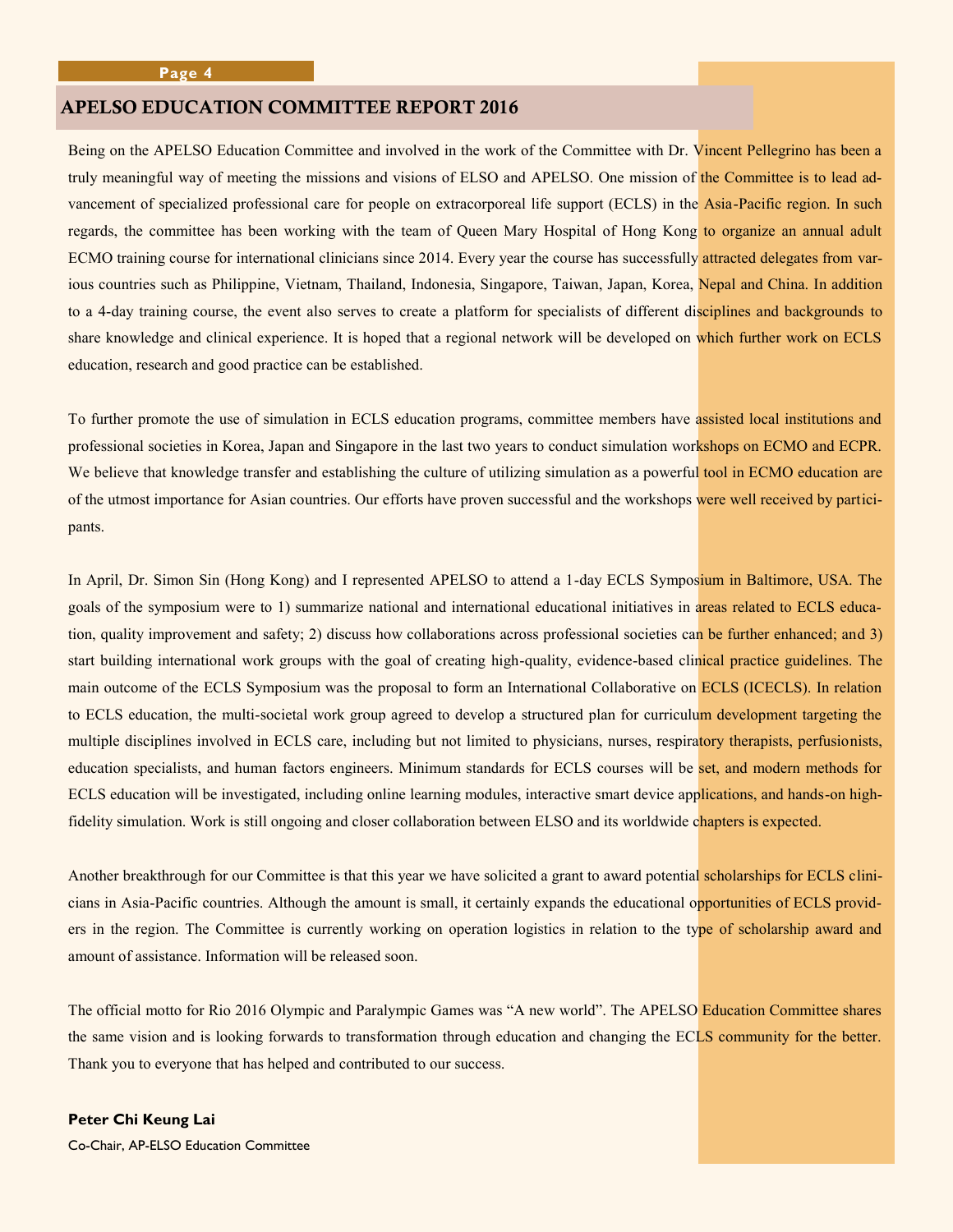#### **ECMO COURSE IN HONG KONG**

It is my great pleasure to introduce to you the APELSO Adult ECMO Training Course which is organized by the Queen Mary Hospital of Hong Kong as an annual event. The course offers a platform for local and international delegates to share knowledge and experience, both being of the utmost importance in ECMO patient management. It also provides an opportunity to establish an Asia-Pacific network to advance quality of care in extracorporeal life support.

This year the course was successfully held from  $4 - 8$  July. Over 40 clinicians from Hong Kong, Singapore, South Korea, Philippines, Japan, Vietnam and the USA participated in the event. In addition to the core lectures and simulation training sessions on VA- and VV-ECMO, we have re-designed the ECPR, ECMO transportation and cannulation workshops to a 1.5-day activity to allow participants immersion in ECMO patient management. For the ECPR session, we used a video-debriefing technique for the first time to allow participants to reflect on their psychomotor skills and team dynamics. We hope it positively affected their critical thinking skills. For the cannulation workshop, we developed three silicone cannulation models which allowed simulation of bi-caval dual lumen catheter under fluoroscopic guidance, insertion of femoral cannula and re-perfusion catheter placement. Two separate workshops on ultrasonography and transesophageal echocardiography were also introduced in the course. Participants enjoyed the course as a whole and were impressed by the workshops. We look forwards to sharing our expertise in ECMO simulation to clinicians in other countries so that we can provide high quality ECMO training programs together and eventually benefit our patients.

Education= future

Peter Chi Keung Lai Nurse Consultant (Intensive Care) Queen Mary Hospital and Hong Kong West Cluster, Hospital Authority Hong Kong